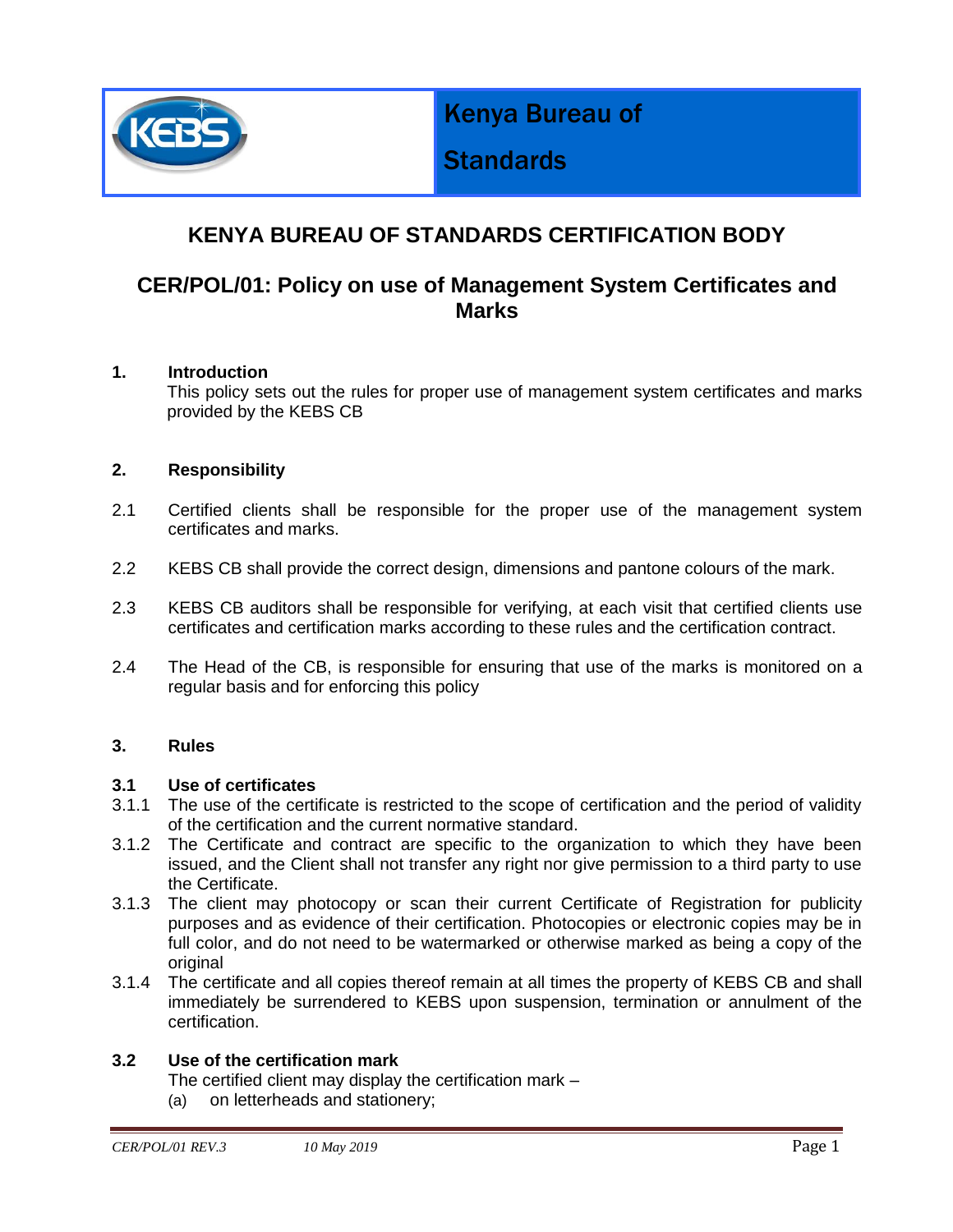- (b) in advertising or promotional material
- (c) on a panel or signpost that identifies client's premises or the nature of the client's business;
- (d) On a fleet vehicle or delivery vehicle, on condition that it is clear from such display that the certification logo relates to the subject of certification.
- (e) The certified client may print the following wording on a fleet vehicle or container packaging provided the name of the organization is included in the wording:

**'XXX: YYY: ZZZ Certified Organization,'** where XXX is the name of the certified client and YYY is full code of the relevant management system standard and ZZZ is the KEBS CB. E.g. Company Z: ISO 9001:2015 certification organization by KEBS CB.

Note: This wording may be accompanied by the certification mark

- (f) The KEBS CB controls the use of any certification statement on product packaging or in accompanying information that the certified client has a certified management system. Product packaging is considered as that which can be removed without the product disintegrating or being damaged. Accompanying information is considered as separately available or easily detachable. Type labels or identification plates are considered as part of the product. The statement shall in no way imply that the product, process or service is certified by this means. The statement shall include reference to:
	- i. Identification (e.g. brand or name) of the certified client
	- ii. The type of management system (e.g. quality, environment) and the applicable standard
	- iii. The certification body issuing the certificate.

The following table provides guidance on proper use of the certification mark:

|                          |                | On Product   On larger packaging used   On<br>transportation of pamphlets, etc. for<br>for <b>7</b><br><b>product</b> | <u>letterhead,</u><br>advertisement |
|--------------------------|----------------|-----------------------------------------------------------------------------------------------------------------------|-------------------------------------|
| <b>Without Statement</b> | Not allowed    | Not allowed                                                                                                           | <b>Allowed</b>                      |
| <b>With statement</b>    | <b>Allowed</b> | <b>Allowed</b>                                                                                                        | <b>Allowed</b>                      |

- (g) The use of the Certification Logo on publicity material is subject to the certified organization identifying the specific areas for which it is certified, and ensuring that the certification is not implied for non-certified activities.
- (h) A certified organization may also display the logo of the accreditation body if KEBS CB has been accredited for the specific scope. Such display must be according to the requirements of the accreditation body.
- (i) The right to use the certification mark by the organization cannot be assigned to or acquired by any other person, entity, or corporation (including through a change of ownership of the organization) without KEBS CB's prior written consent.
- (j) Upon a reduction of the scope of certification, the client shall amend all advertising material referring to its certification to properly reflect the reduced scope.
- (k) The client shall amend all advertising matter when the scope of certification has been reduced.